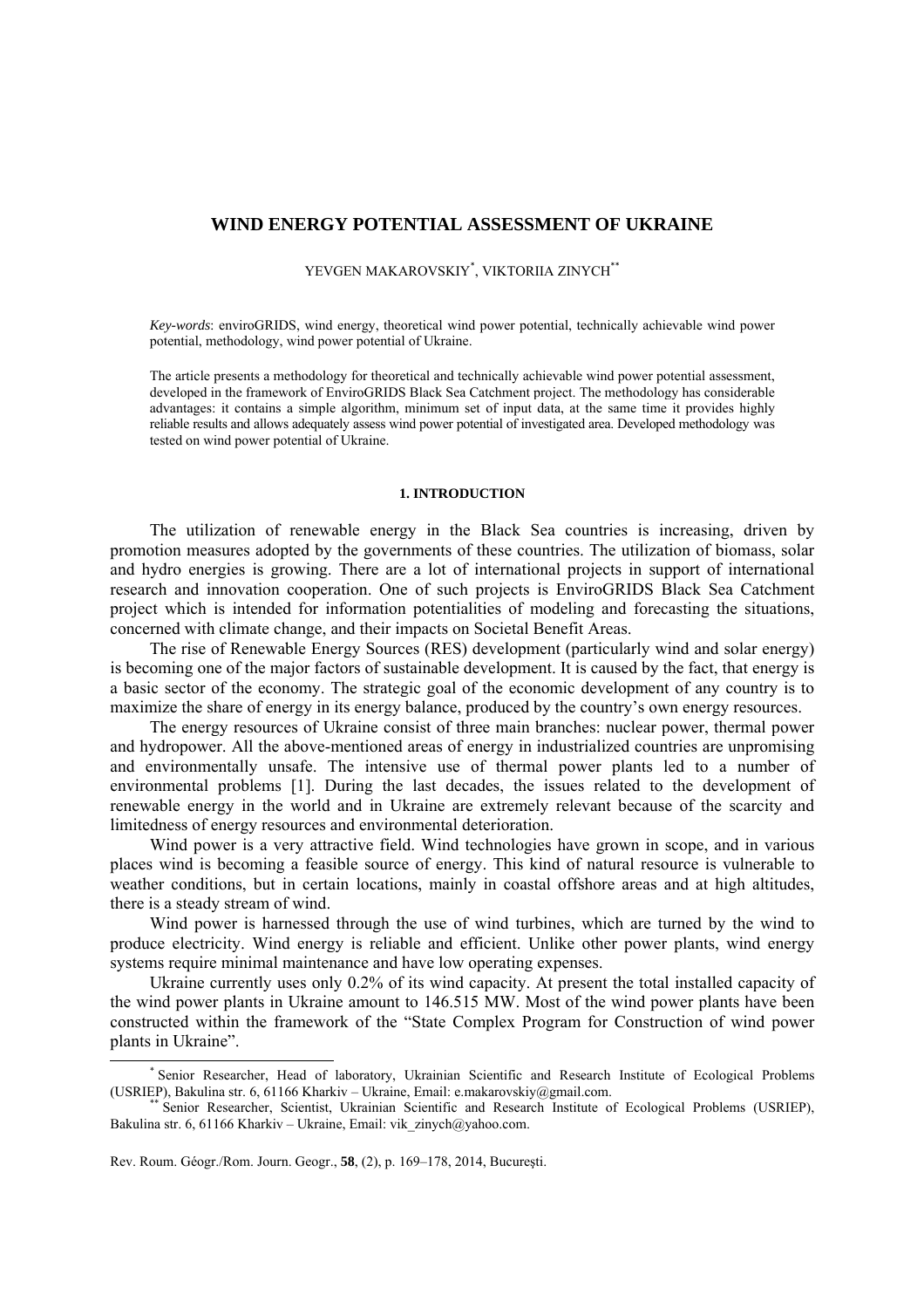Most of currently known methodologies for wind power potential assessment are complicated by a large quantity of input data and labour-intensive calculations. In respect of the importance of this issue, the simplified methodology for wind power potential assessment has been developed in the framework of EnviroGRIDS project, which allows to adequately assess wind power potential of investigated area using a minimum set of data.

The corresponding information services for RES potential assessment of Black Sea Catchment area are scheduled; such services are oriented at wind and solar energy potential forecasting as easily accessible and non-polluting energy sources.

#### **2. THEORETICAL WIND POWER POTENTIAL ASSESSMENT**

Renewable energy potential assessment includes assessment and analysis of the theoretical and technical potential of renewable energy [2]. The theoretical potential represents all the natural resources of RES. The technical potential is that part of the theoretical potential of renewable resource whose energy use is limited by technical (technology) and non-technical terms (financial, legal and others).

It is exactly the technical potential of renewable energy that is the potential which is important and necessary for the selection of specific technology for renewable energy conversion.

For estimating the wind energy potential of Ukraine, the following statistic parameters were calculated:

#### **2.1. Vertical wind speed gradient**

The wind speed at the surface is zero due to the friction between the air and the surface of the ground. The wind speed increases with height most rapidly near the ground, increasing less rapidly greater the height. The vertical variation of the wind speed, the wind speed profile, can be expressed by different functions. One of the most common functions which have been developed to describe the change in the mean wind speed with the height is Power Exponent Function [2]:

$$
V(z) = V_r \cdot (\frac{Z}{Z_r})^{\beta}
$$

where **z** is the height above ground level (m);  $V_r$  is the wind speed (m/s) at the reference height  $Z_r$ above ground level (m);  $\mathbf{V}(\mathbf{z})$  is the wind speed (m/s) at height  $\mathbf{Z}$  (m);  $\mathbf{\beta}$  is an exponent which depends on the roughness of the terrain, can be calculated in approximation by using the formula:

$$
\beta = \frac{1}{\ln \frac{Z}{Z_0}}
$$

The parameter  $\mathbf{Z}_0$  for different types of terrain is shown in Table 1.

*Table 1* 

Roughness lengths and roughness classes for various surface characteristics [2]

| $\mathbf{Z}_0(\mathbf{m})$ | <b>Types of terrain surfaces</b> | Roughness class |
|----------------------------|----------------------------------|-----------------|
| 00.1                       | $\mathcal{L}$ ity                |                 |
| 0.80                       | Forest                           | Ш               |
| 0.50                       | <b>Suburbs</b>                   |                 |
| 0.30                       | Built-up terrain                 |                 |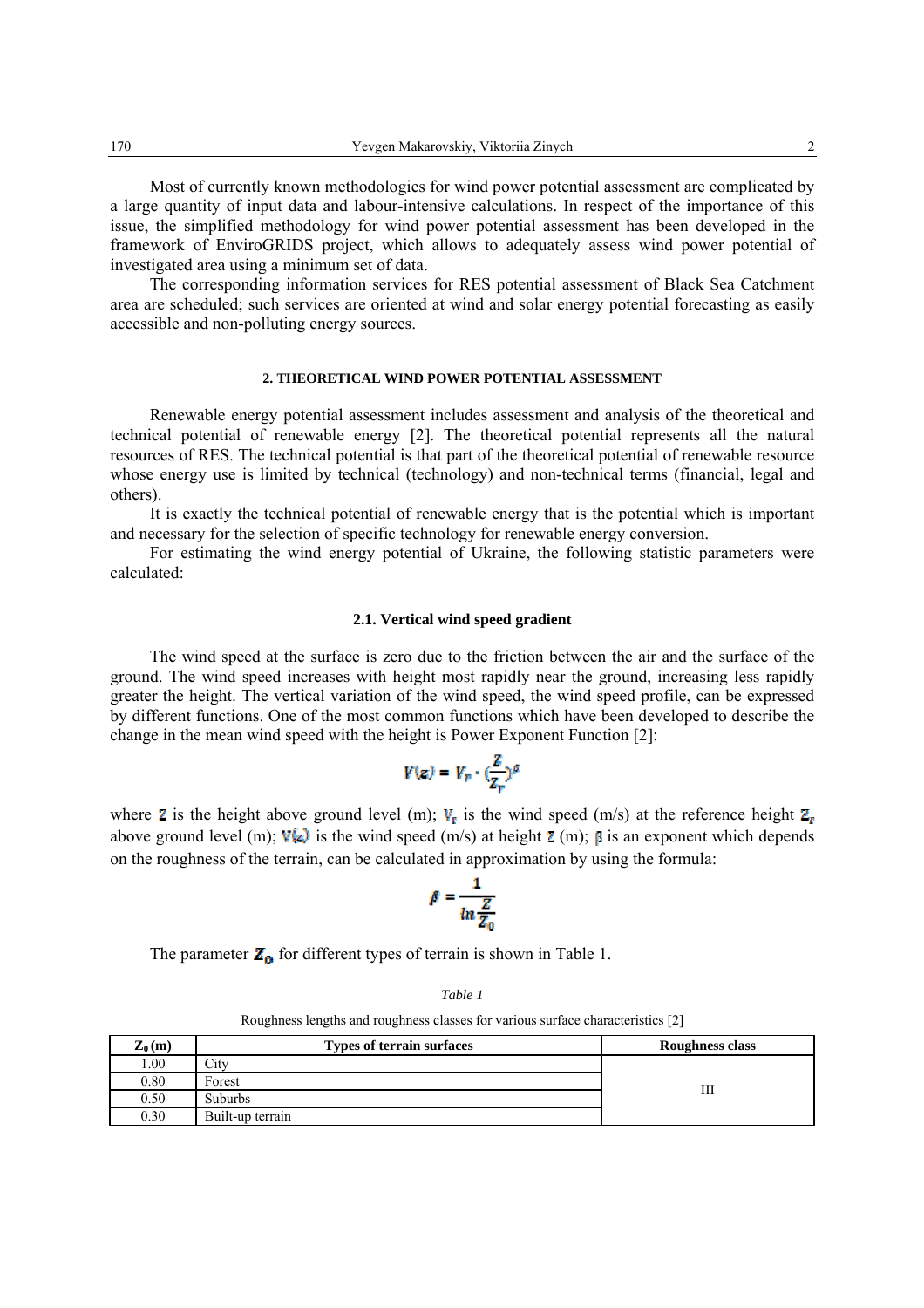3 Wind energy potential of Ukraine 171

*Table 1* (continued)

| 0.20        | Many trees and/or bushes                                  | Н |
|-------------|-----------------------------------------------------------|---|
| 0.10        | Agricultural terrain with a closed appearance             |   |
| 0.05        | Agricultural terrain with an open appearance              |   |
| 0.03        | Agricultural terrain with very few buildings, trees, etc. |   |
| 0.02        | Airports with buildings and trees                         |   |
| 0.01        | Airports, runway                                          |   |
| 0.005       | Meadow                                                    |   |
| $5.10^{-3}$ | Bare earth (smooth)                                       |   |
| $10^{-3}$   | Snow surfaces (smooth growth)                             |   |
| $3.10^{-4}$ | Sand surfaces                                             |   |
| $10^{-4}$   | Water surfaces (lakes, seas, etc.)                        |   |

#### **2.2. Average wind speed**

Wind speed is the most important constituent for assessing the wind energy potential of investigated area. The wind speed measurement period must be long enough to cover all meteorological conditions in that region with a sufficient amount of data. In order to obtain the stable value of mean wind speed, the observation period should cover no less than 10 years [3]. For obtaining wind frequency data, the observation period has to be longer (about 25 years).

In order to assess the wind potential of Ukraine, the USRIEP team has obtained an averaged climatic data from the State Hydrometeorological Service of Ukraine, the measured at 187 meteorological stations of Ukraine. Meteorological stations are uniformly distributed all over Ukraine and the distance between them does not exceed 50–100 km (Fig. 1). The observation period covers 30 years.



Fig. 1 – Location of hydrometeorological stations.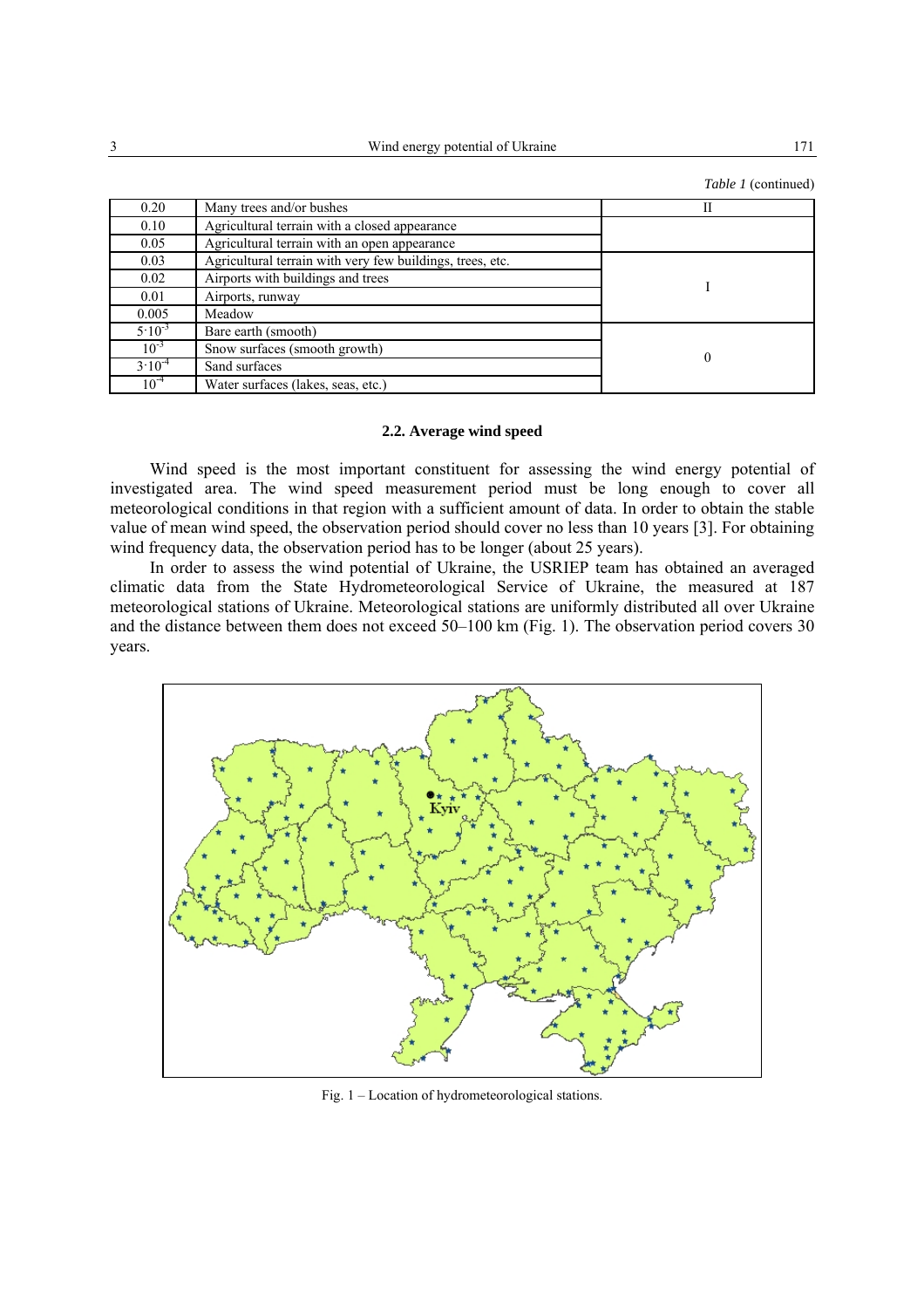Obtained data includes:

- Averaged wind speed values for 30 years (m/s), measured at 10 meters above ground level;
- Wind speed frequency  $(\% )$  for the following wind speed ranges:
	- $-0$ –1 m/s;  $-25$  m/s;  $-6-9$  m/s;  $-10-15$  m/s;  $-16-20$  m/s;  $-21-24$  m/s; − 25–28 m/s;
- $-$  Annual calm period  $(\% )$ .

All the above-mentioned meteorological parameters are included in the standard list of measurements for each Ukrainian meteostation.

Mean wind speed  $(V<sub>c</sub>)$ , as the most commonly used indicator of wind production potential, is defined as [4]:

$$
V_v = \frac{\sum_{i=1}^{n} \Delta V_i \cdot P_i}{\sum_{i=1}^{n} P_i}
$$

where  $\Delta V_i$  is a middle of *i*<sup>th</sup> wind speed range;  $P_i$  is the wind speed frequency of *i*<sup>th</sup> wind speed range; *n* is a number of wind speed ranges.

The averaged values of wind speed measured at 10 m above ground level were analyzed and mapped in GIS environment (Fig. 2).



Fig. 2 – Averaged wind speed at 10 m a.g.l.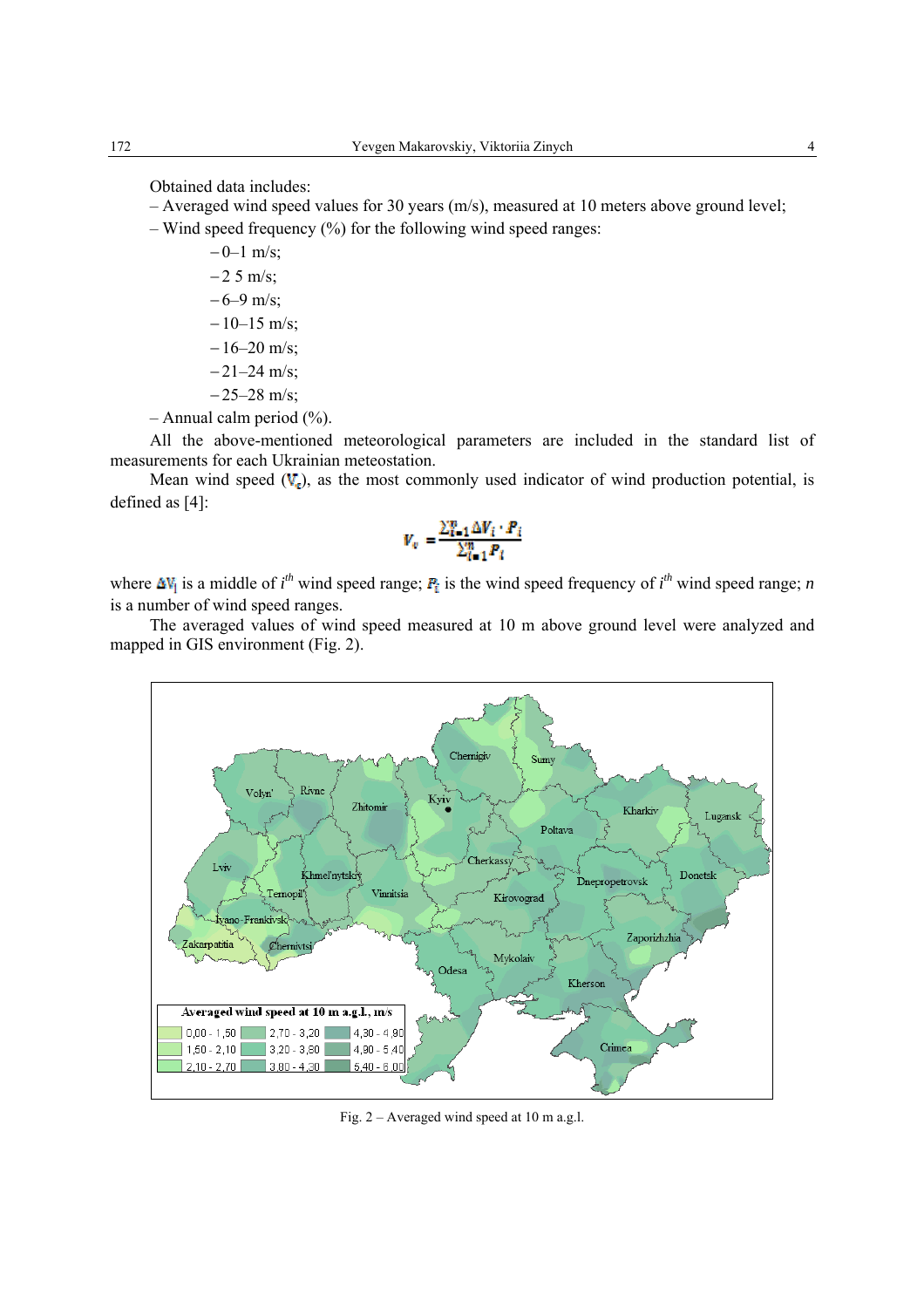#### **2.3. Standard deviation**

Standard deviation is a widely used statistic measurement of variability or diversity. The standard deviation of wind speed is an indicator of the turbulence level and atmospheric stability.



# **2.4. Coefficient of variation**

The coefficient of variation  $(C_v)$  is a normalized measure of dispersion of a probability distribution. The coefficient of variation is defined as the ratio of the standard deviation to the mean wind speed:

$$
C_v = \sigma_f V_c
$$

#### **2.5. Full medium cube of a wind speed**

To achieve lasting results, such parameter as medium cube of a wind speed, required for windpower density assessment, should include statistic parameters as well:

$$
\overline{V_c^3} = (V_c)^3 \cdot (1 + 3 \cdot C_v^2 - 0.9 \cdot C_v^3 + 2.9 \cdot C_v^4)
$$

where  $\overline{V_s}$  is a medium cube of a wind speed (m<sup>3</sup>/s<sup>3</sup>).

The value of the full medium cube of a wind speed should be calculated for each meteostation at the reference height. Usually, wind speed measures at 10 m height above ground level and average height of a wind turbine is about 70–80 meters. Therefore, in this article, the cube of wind speed is calculated for 75 m above ground level. The distribution of the wind speed at 75 m a.g.l. across the territory of Ukraine is shown in Fig. 3.

## **2.6. Wind power density**

Wind power density is generally considered as a better indicator of the wind resource than wind speed, so, it is the amount of wind power available per unit of area perpendicular to the wind flow. Wind power density (WPD) should be calculated at the height of expected wind turbine (here it is assumed that the height is 75 m a.g.l.). WPD ( $W/m<sup>2</sup>$ ) can be calculated using the following equation:

$$
WPD = \frac{1}{2}\rho \cdot \overline{V_c^3}
$$

where **p** is an air density (kg/m<sup>3</sup>);  $\overline{W}$  is the full medium cube of a wind speed (m<sup>3</sup>/s<sup>3</sup>) at the height 75 meters.

## **2.7. Annual specific wind power density:**

Annual specific wind power density  $WPD_{\text{annual}}$  is calculated by the following formula:

# $WPD_{annual} = WPD \cdot 24 \cdot 365 \cdot (1 - F/100)$

where **WFD**<sub>annual</sub> is an annual specific wind power density (Wh/m<sup>2</sup>); **F** is an annual wind calm period, %.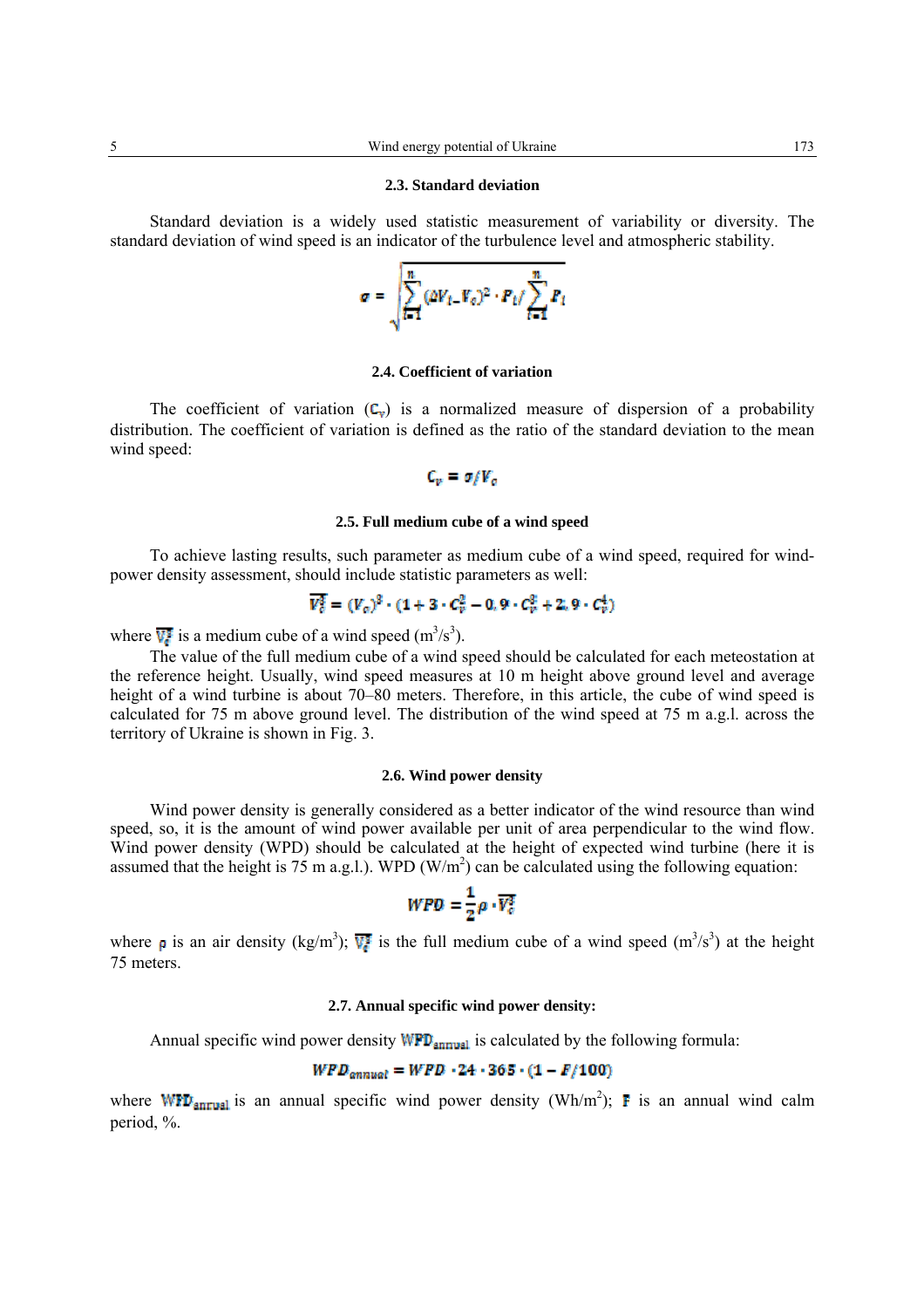

Fig. 3 – Averaged wind speed at 75 m a.g.l.

## **3. TECHNICALLY ACHIEVABLE WIND POWER POTENTIAL OF UKRAINE**

Wind farms require large sites, potential wind farm sites are preferably open areas of flat land or on top of hilly areas. Obviously, the sites should be known to be windy, with high and recurrent wind resources. A considerable percent of the Ukrainian area is unsuitable for wind turbine placing. For technically achievable wind power potential assessment the following areas, unsuitable for wind turbine placing, were chosen and excluded from the calculations:

- − urbanized areas;
- − roads, highways and railways; and 300 m of buffer zone around each side of the road;
- − forests;
- − water body surfaces;
- − cultivated areas.

The total area unsuitable for wind turbine placement was calculated using GIS software, the results are shown in Table 2.

Wind turbines operate over a limited range of wind speeds. If the wind is too slow, they would not be able to turn, and if it is too fast, they shut down to avoid being damaged. To make wind farms profitable enough, annual average wind speed should not be under 6 m/s, otherwise wind farm placing at low wind speed sites is not reasonable.

The mutual distance between the wind turbines has to meet the requirements of the manufacturers. If the wind turbines are too close together output may be reduced. Another, more serious, consequence may be damage to primary structural parts caused by the wake of wind turbines sited upwind. The minimum distance depends on the placing with regard to the prevailing wind direction. For turbines sited perpendicular to the prevailing wind direction, the mutual separation distance has to be at least four, and preferably, five times the rotor diameter. In this report, the methodology for wind power potential assessment takes as its foundation the Technical report on Europe's onshore and offshore wind energy potential [5], so technically achievable wind energy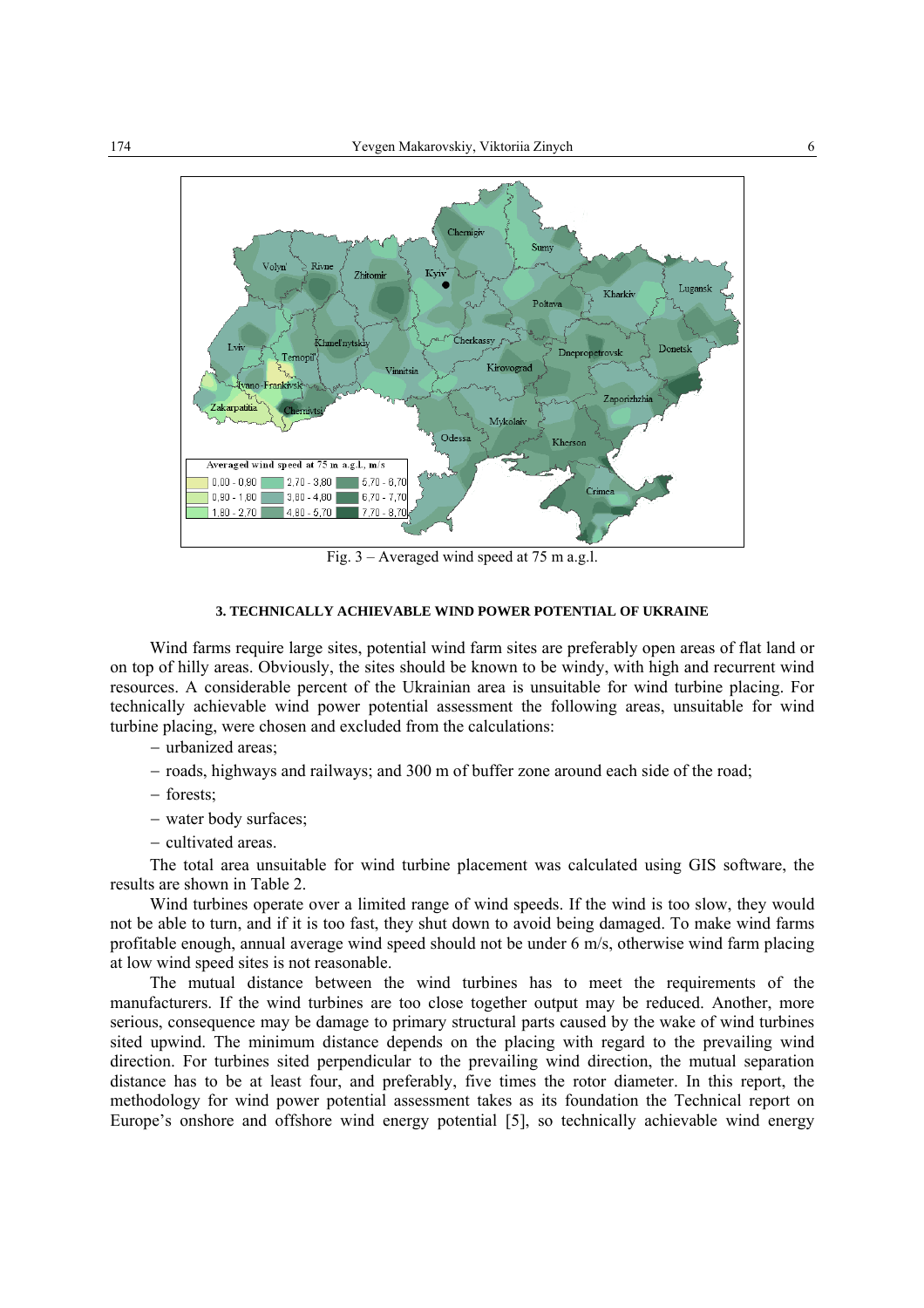potential is calculated assuming the use of 2 MW wind turbines onshore with a view to prospects for 2030. Regarding average wind energy production potential per square kilometer, it is considered that five 2 MW wind turbines can be sited per square kilometer onshore within the area suitable for wind turbine placing [6], and for the average turbine of 2 MW, the related rotor diameter would be 80 m.

| <b>Region name</b> | Total area of<br>the region,<br>km <sup>2</sup> | <b>Urbanized</b><br>area, $km2$ | Forest-<br>lands,<br>km <sup>2</sup> | Roads,<br>railways +<br>buffer zone,<br>km <sup>2</sup> | Water<br>bodies<br>surface, km <sup>2</sup> | <b>Cultivated</b><br>area, $\mathrm{km}^2$ | Total area suitable<br>for the placing of<br>wind turbines, km <sup>2</sup> |
|--------------------|-------------------------------------------------|---------------------------------|--------------------------------------|---------------------------------------------------------|---------------------------------------------|--------------------------------------------|-----------------------------------------------------------------------------|
| Kherson            | 28,500                                          | 230.9                           | 1324                                 | 3022                                                    | 1096.7                                      | 11341                                      | 11,485.43                                                                   |
| Crimea             | 27,000                                          | 225.8                           | 3087                                 | 4032,4                                                  | 8.6                                         | 6819                                       | 12,827.3                                                                    |
| Donetsk            | 26,500                                          | 1,097.4                         | 1855                                 | 4915,7                                                  | 203.9                                       | 11944                                      | 6,483.99                                                                    |
| Zhytomyr           | 29,900                                          | 367.9                           | 9890                                 | 5197,2                                                  | 111.8                                       | 4549                                       | 9,784,18                                                                    |
| Chernihiv          | 31,900                                          | 324.1                           | 6566                                 | 4688,6                                                  | 251.9                                       | 7571                                       | 12,498.4                                                                    |
| Luhansk            | 26,700                                          | 746.3                           | 2829                                 | 3547                                                    | 64.7                                        | 8513                                       | 11,000.07                                                                   |
| Odesa              | 33,300                                          | 305                             | 1953                                 | 5025,6                                                  | 1311.2                                      | 16388                                      | 8,317.15                                                                    |
| Rivne              | 20,100                                          | 98.1                            | 7317                                 | 3086,7                                                  | 88.5                                        | 3236                                       | 6,273.74                                                                    |
| Dnipropetrovsk     | 31,900                                          | 777.2                           | 1528                                 | 5605,6                                                  | 1038.6                                      | 16884                                      | 6,066.59                                                                    |
| Mykolaiv           | 24,600                                          | 262.3                           | 949                                  | 2949.3                                                  | 354                                         | 13720                                      | 6,365.38                                                                    |
| Kharkiv            | 31,400                                          | 578.9                           | 3727                                 | 5830,9                                                  | 371.6                                       | 13838                                      | 7,053.56                                                                    |
| Volyn              | 20,200                                          | 118                             | 6324                                 | 3784,5                                                  | 180.1                                       | 2972                                       | 6,821.34                                                                    |
| Sumy               | 23,800                                          | 330.6                           | 4038                                 | 4445,1                                                  | 88.7                                        | 7820                                       | 7,077.61                                                                    |
| Poltava            | 28,800                                          | 248.7                           | 2362                                 | 5394,4                                                  | 880.8                                       | 14502                                      | 5,412.18                                                                    |
| Ivano-Frankivsk    | 13.900                                          | 163.8                           | 5767                                 | 2539,7                                                  | 121.1                                       | 1465                                       | 3,843.39                                                                    |
| Zaporizhzhia       | 27,200                                          | 336.1                           | 1054                                 | 4257,6                                                  | 2386                                        | 14759                                      | 4,407.24                                                                    |
| Kyiv               | 28,900                                          | 394.9                           | 6322                                 | 5183,1                                                  | 2005.7                                      | 8496                                       | 6,498.27                                                                    |
| Lviv               | 21,800                                          | 396.2                           | 6264                                 | 5087.9                                                  | 68.3                                        | 3158                                       | 6,825.57                                                                    |
| Khmelnytskyi       | 20,600                                          | 215.7                           | 2627                                 | 4356,5                                                  | 210.5                                       | 7552                                       | 5,638.33                                                                    |
| Kirovohrad         | 24,600                                          | 243.2                           | 1588                                 | 3995,7                                                  | 388.9                                       | 14585                                      | 3,799.21                                                                    |
| Chernivtsi         | 8,100                                           | 92.4                            | 2378                                 | 1751,5                                                  | 151                                         | 1658                                       | 2,069.11                                                                    |
| Vinnytsia          | 26,500                                          | 213.6                           | 3514                                 | 5811.3                                                  | 234.8                                       | 12024                                      | 4,702.2                                                                     |
| Zakarpattia        | 12,800                                          | 68.6                            | 6529                                 | 2033                                                    | 68.2                                        | 891                                        | 3,210.18                                                                    |
| Cherkasy           | 20,900                                          | 281.4                           | 3193                                 | 3735                                                    | 544                                         | 9772                                       | 3,374.6                                                                     |
| Ternopil           | 13,800                                          | 125.4                           | 1924                                 | 3091                                                    | 59.9                                        | 6178                                       | 2,421.7                                                                     |
| <b>TOTAL</b>       | 603,700                                         | 8242.3                          | 94.909                               | 103,367.4                                               | 12,289.6                                    | 220,635                                    | 164,256.72                                                                  |

*Table 2*  Areas excluded from calculations, suitable area for the wind turbines placing

It was mentioned above that areas with an annual average wind speed lower than 6 m/s are unsuitable for wind farm placing, so, such areas should be excluded from the calculations. An annual average wind speed of the main part of Ukraine is 6.3–6.8 m/s; but wind speed in some regions is exceeding the range of 7–8 m/s. Obviously, such territories are more attractive for the building of wind farms. Also, it can be expected that at such windy sites the number of wind turbines per square kilometer might be somewhat more than five on average (for example seven). Generalizing the developed concept, the territories of Ukraine, suitable for wind farms placing, with an average wind speed of 3 different ranges (<6 m/s; 6-7 m/s; >7m/s) were calculated and presented in Table 3.

The wind power capacity of each region of Ukraine  $W_{\text{capacity}}$  was calculated using the following equation: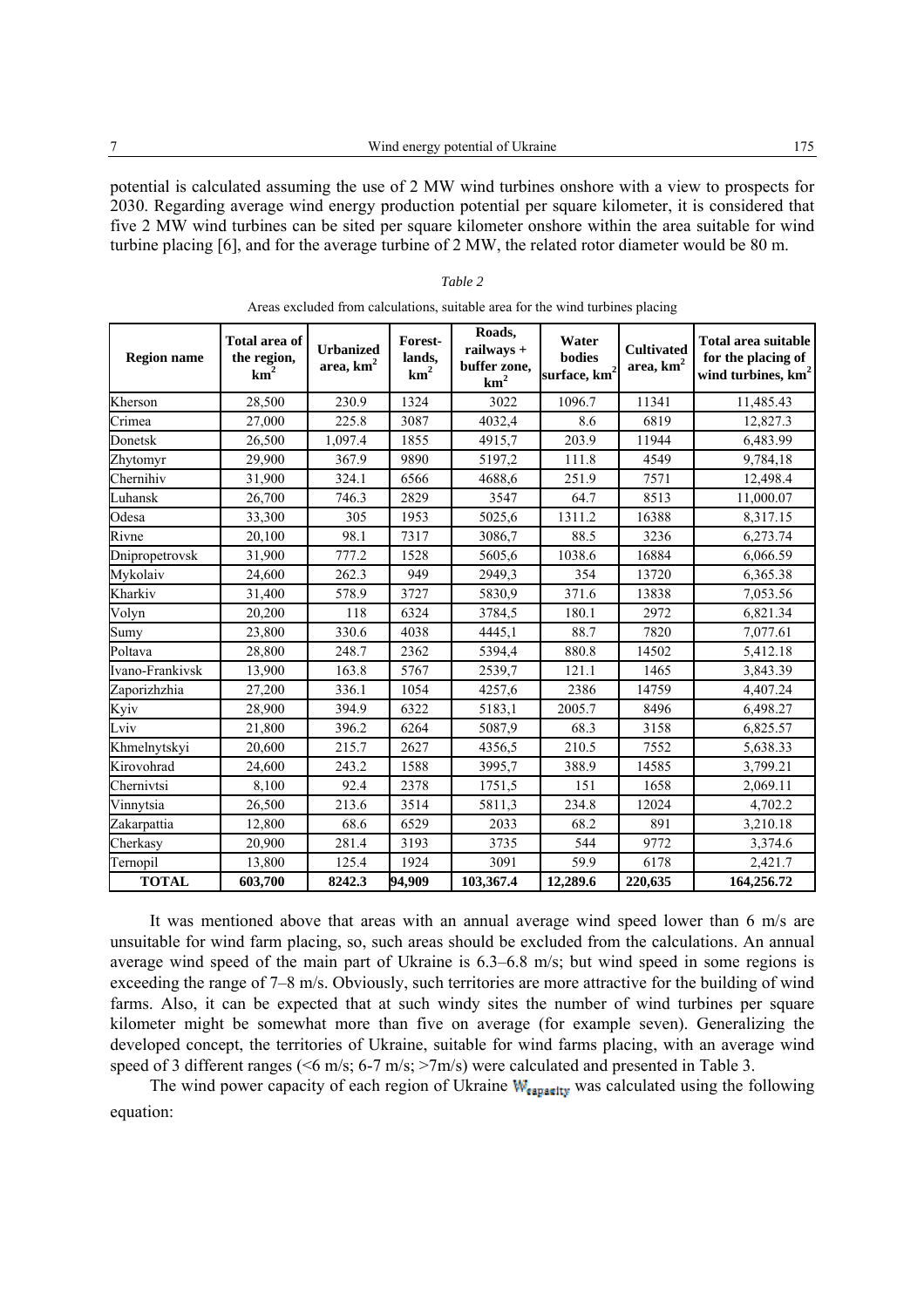$$
W_{capacity} = \sum_{t=1}^{n} S_t \cdot N_{t \text{ turn}} \cdot P_{turb}
$$

where  $S_1$  – area with respective wind speed range, km<sup>2</sup>; N<sub>1turb</sub> is a number of wind turbines per square kilometer corresponding to wind speed range;  $\mathbf{F}_{\text{turb}}$  is the power of wind turbine (2 MW); n is the number of ranges (note that one of the ranges has been excluded, so, calculations perform only for two left ranges). The results of calculations are shown in Table 3.

| Results of wind power potential assessment of Ukraine |                                                               |                                                                                           |                                                                               |           |          |                                                                                                                                          |        |                                                                                   |
|-------------------------------------------------------|---------------------------------------------------------------|-------------------------------------------------------------------------------------------|-------------------------------------------------------------------------------|-----------|----------|------------------------------------------------------------------------------------------------------------------------------------------|--------|-----------------------------------------------------------------------------------|
| <b>Region name</b>                                    | Annual<br>averaged<br>power<br>density,<br>kWh/m <sup>2</sup> | <b>Total area</b><br>specific wind suitable for the<br>placing of wind<br>turbines, $km2$ | The area of average wind speed<br>$6-7$ m/s<br>>7 <sub>m/s</sub><br>$<$ 6 m/s |           |          | <b>Wind power</b><br>capacity for the<br>areas of the<br>following wind<br>speed ranges, GW<br>$\overline{6-7}$ m/s<br>>7 <sub>m/s</sub> |        | <b>Total</b><br>technically<br>achievable<br>wind power<br>capacity,<br><b>GW</b> |
| Kherson                                               | 3236.77                                                       | 11485.43                                                                                  | 8843.78                                                                       | 2297.09   | 344.56   | 22.97                                                                                                                                    | 4.82   | 27.79                                                                             |
| Crimea                                                | 1420.52                                                       | 12827.30                                                                                  | 4489.56                                                                       | 6413.65   | 1924.10  | 64.14                                                                                                                                    | 26.94  | 91.07                                                                             |
| Donetsk                                               | 1308.42                                                       | 6483.99                                                                                   | 4992.67                                                                       | 518.72    | 972.60   | 5.19                                                                                                                                     | 13.62  | 18.80                                                                             |
| Zhytomyr                                              | 711.07                                                        | 9784.18                                                                                   | 7533.82                                                                       | 782.73    | 1467.63  | 7.83                                                                                                                                     | 20.55  | 28.37                                                                             |
| Chernihiv                                             | 524.68                                                        | 12498.40                                                                                  | 9998.72                                                                       | 624.92    | 1874.76  | 6.25                                                                                                                                     | 26.25  | 32.50                                                                             |
| Luhansk                                               | 549.73                                                        | 11000.07                                                                                  | 8800.06                                                                       | 2200.01   | 0.00     | 22.00                                                                                                                                    | 0.00   | 22.00                                                                             |
| Odesa                                                 | 687.39                                                        | 8317.15                                                                                   | 7069.58                                                                       | 1247.57   | 0.00     | 12.48                                                                                                                                    | 0.00   | 12.48                                                                             |
| Rivne                                                 | 840.24                                                        | 6273.74                                                                                   | 5018.99                                                                       | 501.90    | 752.85   | 5.02                                                                                                                                     | 10.54  | 15.56                                                                             |
| Dnipropetrovsk                                        | 848.87                                                        | 6066.59                                                                                   | 4489.28                                                                       | 1213.32   | 364.00   | 12.13                                                                                                                                    | 5.10   | 17.23                                                                             |
| Mykolaiv                                              | 745.16                                                        | 6365.38                                                                                   | 5410.57                                                                       | 954.81    | 0.00     | 9.55                                                                                                                                     | 0.00   | 9.55                                                                              |
| Kharkiv                                               | 618.71                                                        | 7053.56                                                                                   | 5995.53                                                                       | 1058.03   | 0.00     | 10.58                                                                                                                                    | 0.00   | 10.58                                                                             |
| Volyn                                                 | 560.80                                                        | 6821.34                                                                                   | $\overline{6139.21}$                                                          | 682.13    | 0.00     | 6.82                                                                                                                                     | 0.00   | 6.82                                                                              |
| $\overline{\textrm{S}}$ umy                           | 523.39                                                        | 7077.61                                                                                   | 5662.09                                                                       | 1415.52   | 0.00     | 14.16                                                                                                                                    | 0.00   | 14.16                                                                             |
| Poltava                                               | 626.33                                                        | 5412.18                                                                                   | 4329.74                                                                       | 1082.44   | 0.00     | 10.82                                                                                                                                    | 0.00   | 10.82                                                                             |
| Ivano-Frankivsk                                       | 826.83                                                        | 3843.39                                                                                   | 3420.62                                                                       | 115.30    | 307.47   | 1.15                                                                                                                                     | 4.30   | 5.46                                                                              |
| Zaporizhzhia                                          | 706.73                                                        | 4407.24                                                                                   | 3658.01                                                                       | 749.23    | 0.00     | 7.49                                                                                                                                     | 0.00   | 7.49                                                                              |
| Kyiv                                                  | 463.16                                                        | 6498.27                                                                                   | 5523.53                                                                       | 974.74    | 0.00     | 9.75                                                                                                                                     | 0.00   | 9.75                                                                              |
| Lviv                                                  | 427.94                                                        | 6825.57                                                                                   | 5801.73                                                                       | 1023.84   | 0.00     | 10.24                                                                                                                                    | 0.00   | 10.24                                                                             |
| Khmelnytskyi                                          | 507.75                                                        | 5638.33                                                                                   | 4510.66                                                                       | 1127.67   | 0.00     | 11.28                                                                                                                                    | 0.00   | 11.28                                                                             |
| Kirovohrad                                            | 739.27                                                        | 3799.21                                                                                   | 3039.37                                                                       | 759.84    | 0.00     | 7.60                                                                                                                                     | 0.00   | 7.60                                                                              |
| Chernivtsi                                            | 1044.61                                                       | 2069.11                                                                                   | 993.17                                                                        | 931.10    | 144.84   | 9.31                                                                                                                                     | 2.03   | 11.34                                                                             |
| Vinnytsia                                             | 438.04                                                        | 4702.20                                                                                   | 4231.98                                                                       | 470.22    | 0.00     | 4.70                                                                                                                                     | 0.00   | 4.70                                                                              |
| Zakarpattia                                           | 583.25                                                        | 3210.18                                                                                   | 3049.67                                                                       | 160.51    | 0.00     | 1.61                                                                                                                                     | 0.00   | 1.61                                                                              |
| Cherkasy                                              | 448.25                                                        | 3374.60                                                                                   | 3138.38                                                                       | 236.22    | 0.00     | 2.36                                                                                                                                     | 0.00   | 2.36                                                                              |
| Ternopil                                              | 504.57                                                        | 2421.70                                                                                   | 2058.45                                                                       | 363.26    | 0.00     | 3.63                                                                                                                                     | 0.00   | 3.63                                                                              |
| <b>TOTAL</b>                                          |                                                               | 164,256.72                                                                                | 128,199.16                                                                    | 27,904,77 | 8,152.80 | 279.05                                                                                                                                   | 114.14 | 393.19                                                                            |

| Table 3                                                |  |
|--------------------------------------------------------|--|
| Denote a Control a concernation of concernant of Hotel |  |

In accordance with the obtained results, the technically achievable wind power capacity has been assessed and mapped (Fig. 5).

The actual power will be somewhat less than the calculated one, because available power cannot be totally extracted by any wind machine. The maximum extractable power from any wind machine is limited by the famous Betz relation which assigns a power co-efficient Cp=16/27 for the maximum performance of a wind machine [1]:

$$
WP(Max, ExtractablePower)=\frac{1}{2}\cdot\rho\cdot C_p\cdot A\cdot \overline{V_c^3}
$$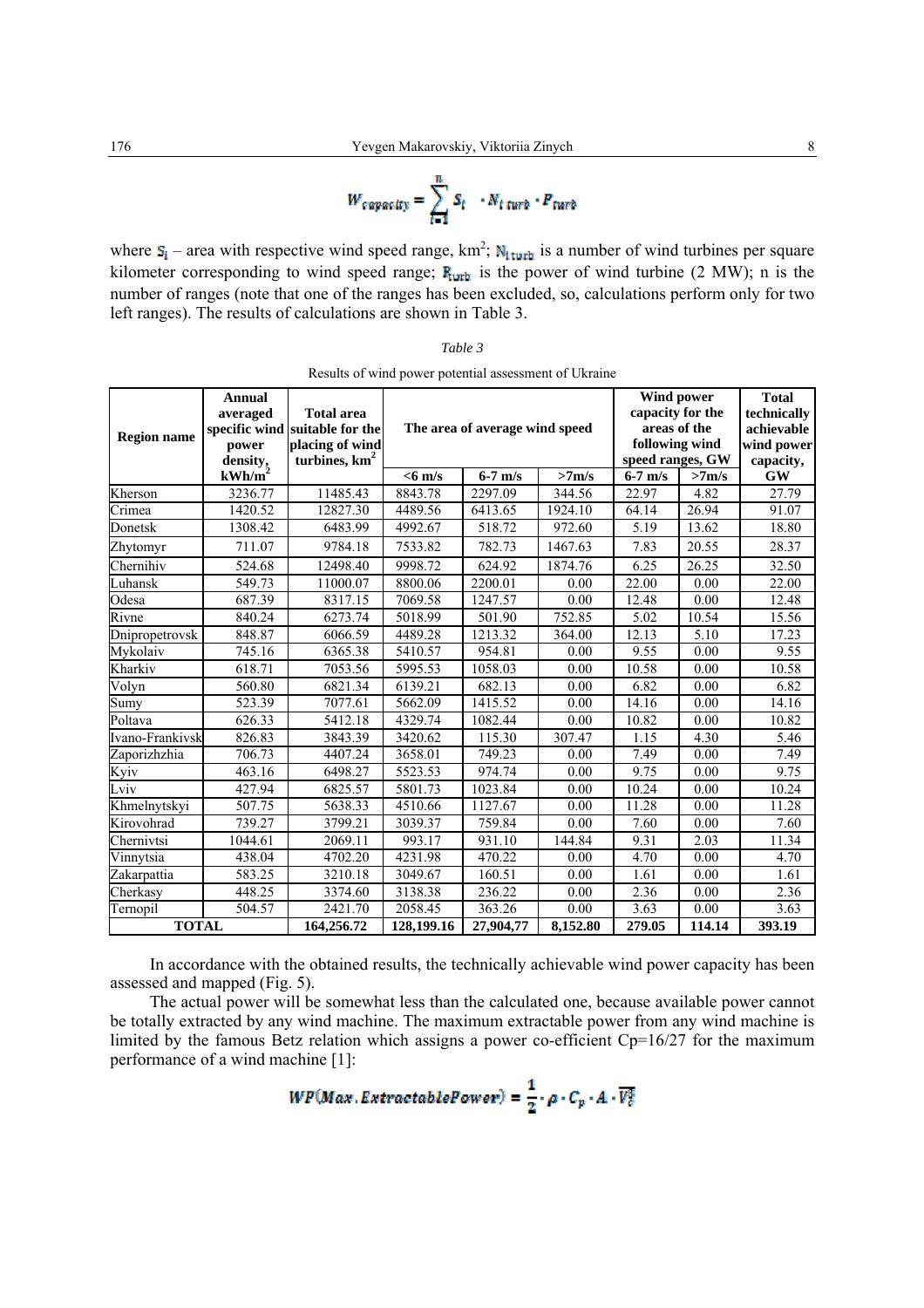where WP is maximum extractable power (W); A is the rotor swept area,  $(m^2)$ ;  $\overline{v_e^2}$  is the cube of the wind speed at the reference height, expressed as  $m^3/sec^3$ .



Fig. 5 – Technically achievable wind power potential.

According to the obtained results, the southern and eastern parts of Ukraine have outstanding wind potential, particularly the Autonomous Republic of Crimea, Kherson, Donetsk and Lugansk regions.

As for annual specific values of wind power potential, the existing data indicate a promising wind potential around the Autonomous Republic of Crimea, Kherson, Donetsk, Chernigiv, and Zhitomyr regions. For these areas the average annual wind speed varies between 5 to 8 m/sec at 75m a.g.l.

Ukraine is one of the more promising wind markets of the world. The Law on "green" tariff adopted in 2009 and other similar incentives aimed at promoting and stimulating renewable energy development in the country have begun to bear fruit in the commissioning of new wind and solar power plants with advanced international technology and equipment.

In accordance with key principles of the EU green paper, the long-term renewable energy development in Ukraine should be based on the economic competition with other energy sources, with the state providing support to renewable energy sources advanced technologies which reflect public interest as regards enhancing the energy security level, environmental cleanness and combating global climate change.

The research leading to these results has received funding from the European Community's Seventh Framework Programme (FP7/2009–2013) under the project Building Capacity for a Black Sea Catchment Observation and Assessment System supporting Sustainable Development (enviroGRIDS), grant agreement №226740.

#### **Acknowledgements**

The authors would like to acknowledge the European Commission "Seventh Framework Program" that funded the enviroGRIDS project (Grant Agreement no. 227640).